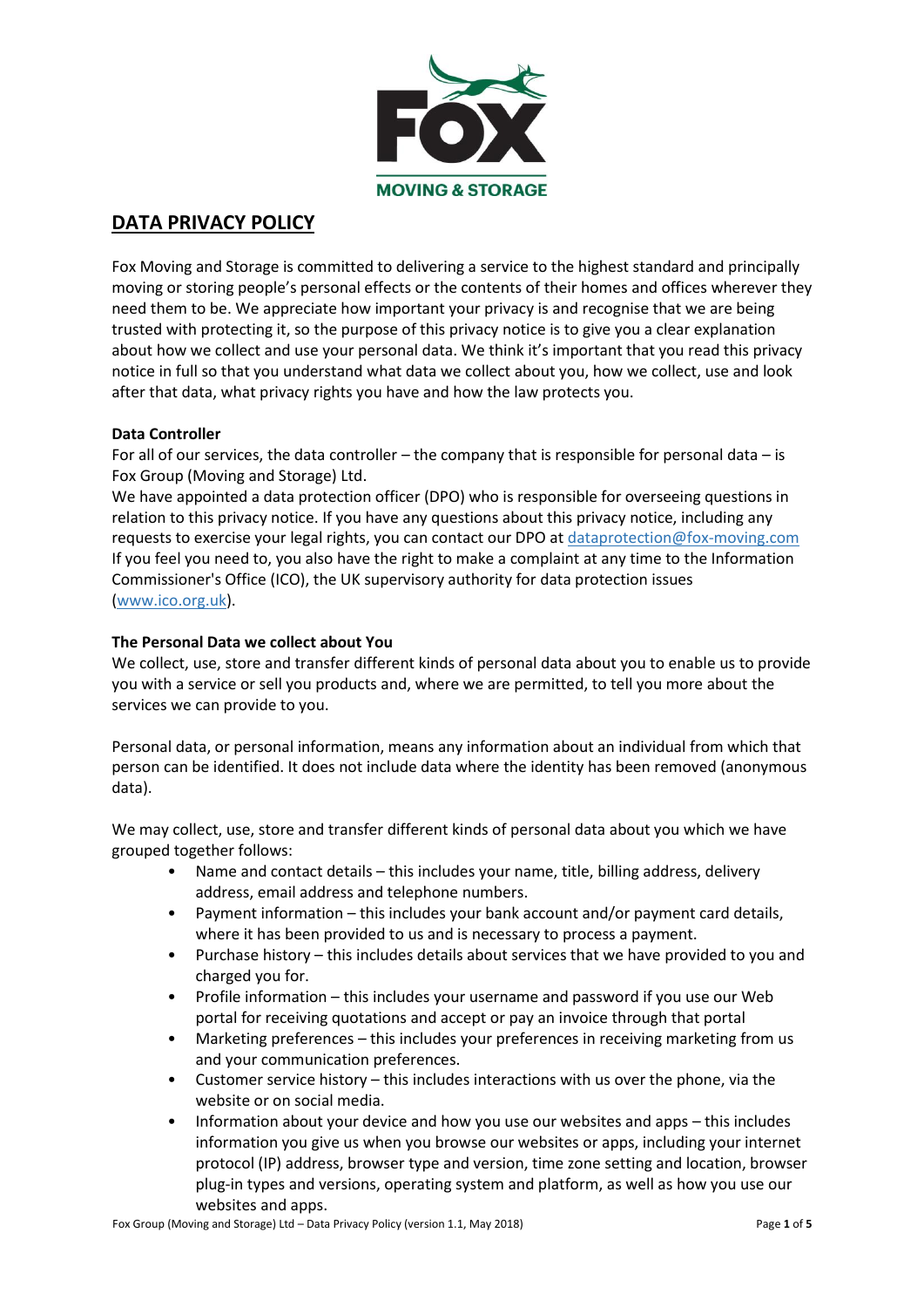

# **How we collect Personal Data**

We will collect personal data from and about you in the following ways, but we will only collect this data to fulfil legal and lawful processing of it.

- *Direct interactions.* You may give us your name and contact details and payment information by filling in forms or by corresponding with us by post, phone, email or otherwise. This includes personal data you provide when you:
	- o Request a quotation or purchase products or services from us;
	- o create an account on our websites or apps;
	- o subscribe to our mailing lists or newsletters;
	- o request marketing to be sent to you;
	- o take part in a competition, promotion or survey; or
	- o give us some feedback.
- *Automated technologies or interactions.* As you interact with our website, we may automatically collect information about your device and how you use our websites and apps. We collect this personal data by using cookies, server logs and other similar technologies.
- *Third parties or publicly available sources.* We may receive personal data about you from various third parties and public sources such as information about your device and how you use our websites and apps from analytics providers such as Google based outside the EU.
- Name and contact details, payment information and purchase history from providers of technical, payment and delivery services.

# **HOW WE USE YOUR PERSONAL DATA**

We will only use your personal data when the law allows us to. Most commonly, we will use your personal data in the following circumstances:

- Where we need to perform the contract, we are about to enter into or have entered into with you.
- Where it is necessary for our legitimate interests (or those of a third party) and your interests and fundamental rights do not override those interests.
- Where we need to comply with a legal or regulatory obligation.
- For certain processing purposes, we may request your **consent** to authorise the processing. For example, if you are not a customer of Fox and have not enquired about our products or services, we would need a clear consent from you in order to send any communications to you about our products or services.

# **PURPOSES FOR WHICH WE WILL USE YOUR PERSONAL DATA**

We have set out in the tables below a description of what we do with your personal data and why we do it. We have also identified what our legitimate interests are where appropriate. Please contact us if you need details about the specific legal ground we are relying on to process your personal data where more than one ground has been set out in the table below.

| How?                                                         | What?                      | Why?                                                |
|--------------------------------------------------------------|----------------------------|-----------------------------------------------------|
| To register you as a new customer<br>and manage your account | Name and contact           | To perform our contract with you. We can't set      |
|                                                              | details                    | up an account for you if we don't know who you      |
|                                                              | <b>Profile information</b> | are or what your username and password is.          |
| To enable you to log into our                                | Name and contact           | We have a legitimate interest - to make it easier   |
| website simply and easily without                            | details                    | for you to use our website and purchase those       |
| having to create a specific account                          | Linked account             | hot tickets you're after or get in touch with us if |
| and to allow you to interact with our information            |                            | you have need help with a query.                    |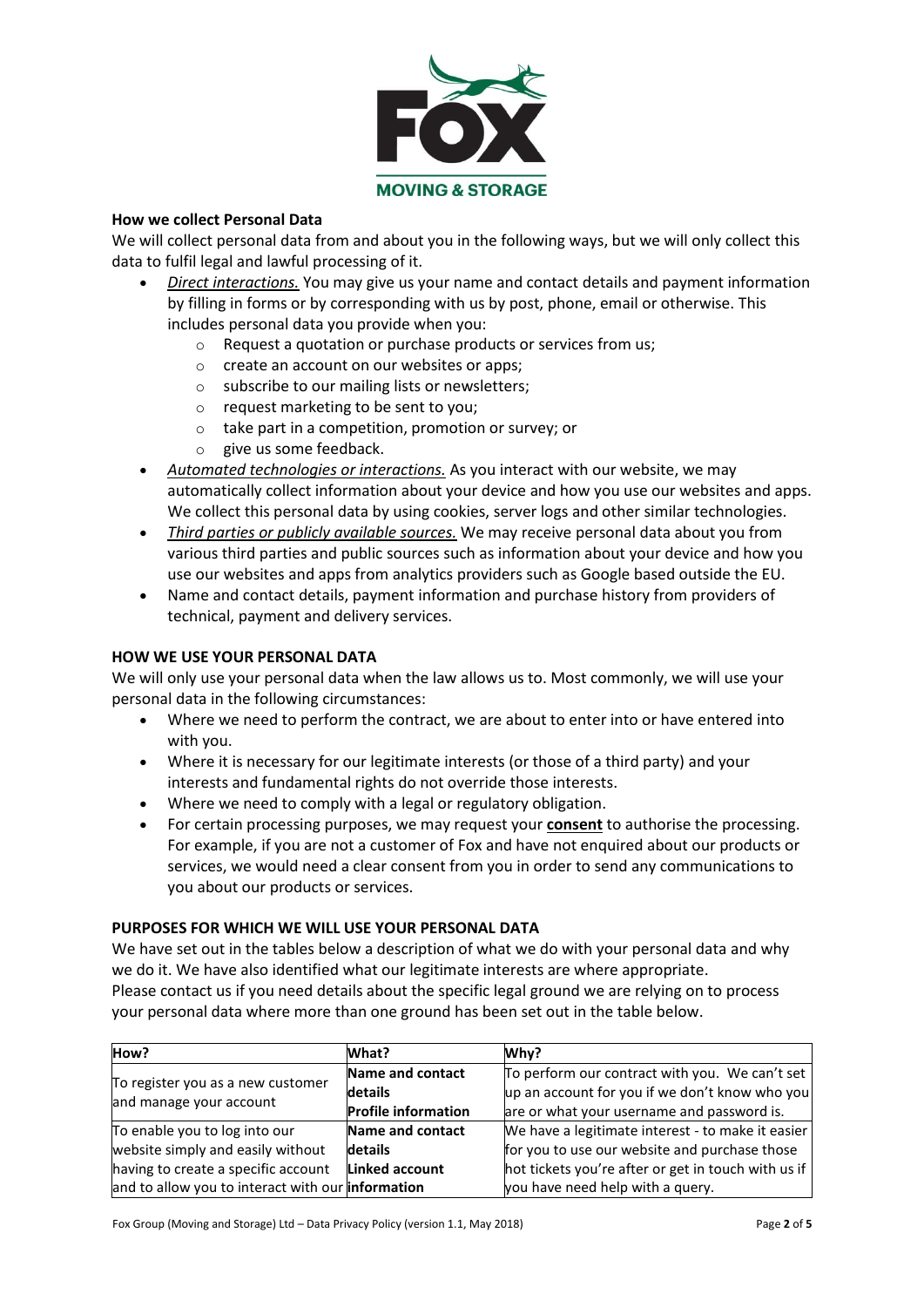

| customer service team via social<br>media                    |                              |                                                                        |
|--------------------------------------------------------------|------------------------------|------------------------------------------------------------------------|
|                                                              | Name and contact             | To perform our contract with you. We can't sell                        |
| To sell you other products and                               | details                      | to you if we don't know who you are and where                          |
| services                                                     | <b>Purchase history</b>      | vou are.                                                               |
|                                                              |                              | To perform our contract with you. We wouldn't                          |
| To take payments and give refunds                            | <b>Payment information</b>   | last long if we could not charge for our services.                     |
| To send you service messages, such                           |                              | To perform our contract with you. You need to                          |
| as when we need to tell you about a                          | <b>Name and contact</b>      | know if there are any changes to your relocation                       |
| change to the service                                        | details                      | or to the schedules advised                                            |
| To provide customer service and                              | <b>Purchase history</b>      | To perform our contract with you. You expect                           |
|                                                              | <b>Customer service</b>      | (and we want to deliver) the best possible                             |
| support                                                      | history                      | customer service.                                                      |
|                                                              |                              | We have a legitimate interest $-$ so that we can                       |
| To provide training to our staff                             | <b>Customer service</b>      | make sure you get the best possible customer                           |
|                                                              | history                      | service.                                                               |
|                                                              |                              | We have a legitimate interest - to develop our                         |
| To send you information about new                            | <b>Name and contact</b>      | products and services and to grow our                                  |
| products and services or                                     | details                      | business. If you're not an existing customer, we                       |
| improvements to existing services                            | <b>Marketing preferences</b> | will only send this information with your                              |
|                                                              |                              | permission.                                                            |
|                                                              | Name and contact             | We have a legitimate interest - to study how                           |
| To ask you to leave a review or take                         | details                      | customers use our products/services and to                             |
| a survey                                                     | <b>Profile information</b>   | ensure we're giving you what you want and stay                         |
|                                                              | <b>Marketing preferences</b> | ahead of the competition.                                              |
| To administer and protect our                                | Name and contact             | We have a legitimate interest - for running our                        |
| business and this website (including                         | details                      | business, provision of administration and IT                           |
| troubleshooting, data analysis,                              | <b>Payment information</b>   | services, network security, to prevent and                             |
| testing, system maintenance,                                 |                              | Information about your protect fraud and in the context of a business  |
| support, reporting and hosting of                            |                              | device and how you use reorganisation or group restructuring exercise. |
| data)                                                        | our websites and apps        | We've also got a legal obligation.                                     |
|                                                              | Name and contact             | We have a legitimate interest - to study how                           |
| To deliver relevant website content                          | details                      | customers use our products/services and which                          |
| and advertisements to you and                                | <b>Purchase history</b>      | events they attend, to develop them, to grow                           |
| measure or understand the                                    | <b>Profile information</b>   | our business and to inform our marketing                               |
| effectiveness of the advertising we                          | Information about your       | strategy. So that we can ensure that we're                             |
| serve to you                                                 | device and how you use       | giving you what you want and stay ahead of the                         |
|                                                              | our websites and apps        | competition.                                                           |
|                                                              | <b>Marketing preferences</b> |                                                                        |
|                                                              | Name and contact             |                                                                        |
|                                                              | details                      | We have a legitimate reason to monitor how                             |
| To use data analytics to improve our <b>Purchase history</b> |                              | visitors interact with our website in order to                         |
| website, events/products/services,                           | <b>Profile information</b>   | provide the end user with the best tailored                            |
| marketing, customer relationships                            | Information about your       | experience and to engage them within                                   |
| and experiences                                              | device and how you use       | potential sales activity.                                              |
|                                                              | our websites and apps        |                                                                        |
|                                                              | <b>Marketing preferences</b> |                                                                        |

# **MARKETING MESSAGES AND PROMOTIONAL OFFERS**

You will receive marketing communications from us if you have requested information from us or purchased products or services from us. You'll also receive these communications if you have said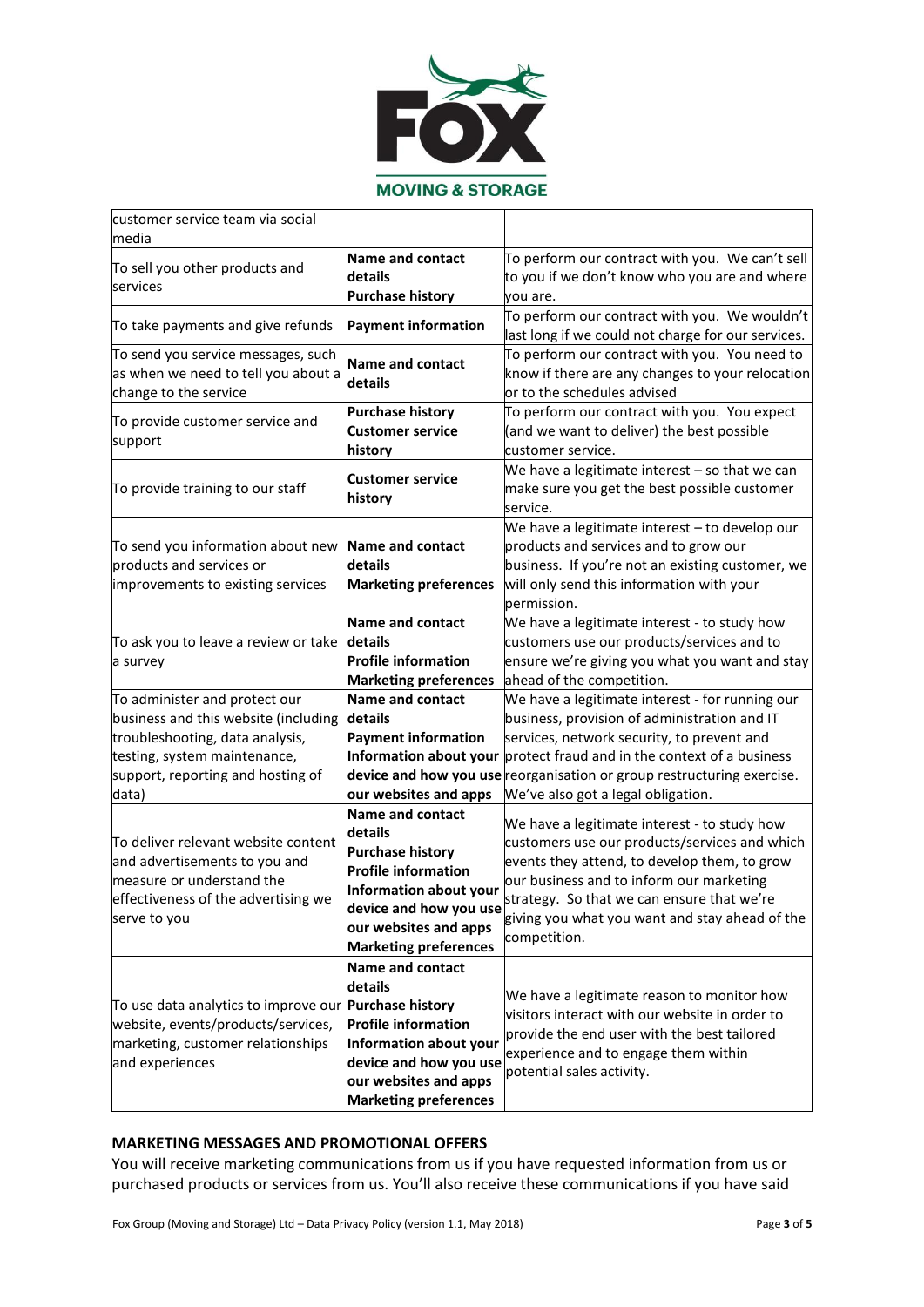

that we can send them to you when you provided us with your details when you first contacted us, requested information signed up to use our portal etc.

You can tell us that you want to stop receiving marketing communications from us at any time. You can do this via our preference centre within your account, by clicking on the unsubscribe link in any email we send you or by contacting us directly by email, post or over the phone.

We'll process any such request as quickly as we can, but it might take a few days for all of our systems to be updated. Don't worry about not getting updates on any services that we are providing at the time – stopping marketing communications won't stop service communications, so you'll continue to get all the information you need.

#### **COOKIES**

We use cookies on our websites. You can set your browser to refuse all or some browser cookies, or to alert you when websites set or access cookies. If you disable or refuse cookies, please note that some parts of the website may become inaccessible or not function properly.

#### **SHARING YOUR PERSONAL DATA**

We're serious when we say we're committed to protecting your privacy – we want to earn and maintain your trust, so we do not sell any of your personal data to any third party.

We do not, and will not, sell any of your personal data to any third party – including your name and contact details and your payment information.

We do, however share your personal data with certain companies who play an essential part in enabling us to provide our products and services to you, which include the following:

- The Companies that do things to get your purchases and services to you, such as agents, shipping lines, transport companies and various service partners
- Payment service providers, order packers and delivery companies
- Professional service providers such as IT and system administration providers and website hosts, who help us run our business
- Law enforcement and fraud prevention agencies, so we can help tackle fraud
- Professional advisers acting as processors or joint controllers including lawyers, bankers, auditors and insurers based who provide consultancy, banking, legal, insurance and accounting services.
- HM Revenue & Customs, regulators and other authorities acting as processors or joint controllers based in the United Kingdom who require reporting of processing activities in certain circumstances.
- Companies approved by you, such as social media sites (if you choose to log in via your accounts with them)

We require all third parties to respect the security of your personal data and to treat it in accordance with the law. We do not allow our third-party service providers to use your personal data for their own purposes and only permit them to process your personal data for specified purposes and in accordance with our instructions.